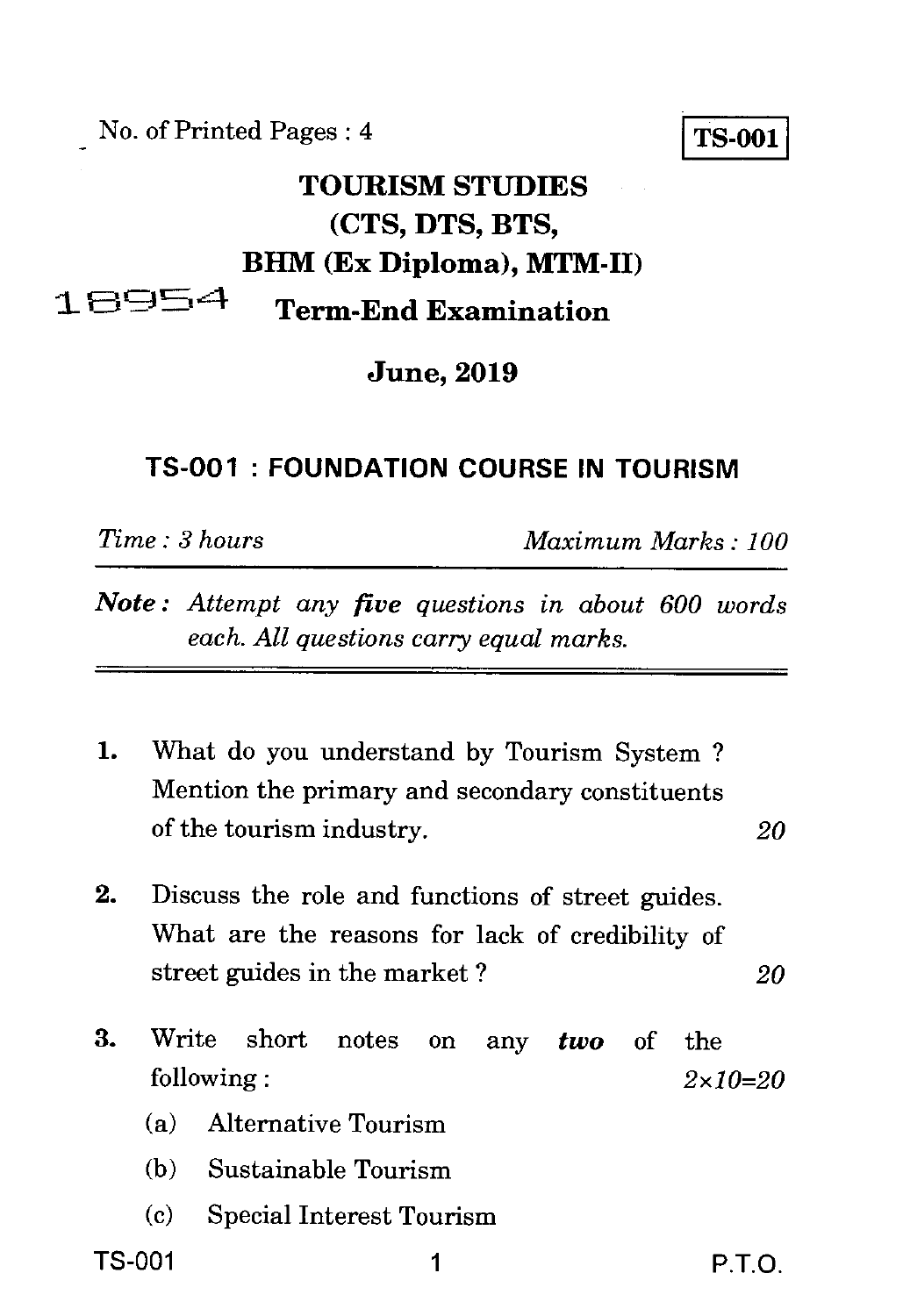| $\boldsymbol{4}$ . | Write a detailed note on the role of transport in<br>tourism.                                                                 | 20 |
|--------------------|-------------------------------------------------------------------------------------------------------------------------------|----|
| 5.                 | What are the different kinds of tour operators?<br>points should be<br>What<br>considered while<br>planning a tour itinerary? | 20 |
| 6.                 | What is Service Product? Discuss the major<br>characteristics of service product.                                             | 20 |
| 7.                 | What do you understand by writing for tourism?<br>Discuss the main characteristics of tourism<br>writing.                     | 20 |
| 8.                 | Mention the functions of local bodies. Discuss the<br>relationship between local bodies and tourism.                          | 20 |
| 9.                 | Write a detailed note on the economic impact of<br>tourism on a destination.                                                  | 20 |
|                    | 10. What are the various issues and challenges<br>before the tourism industry?                                                | 20 |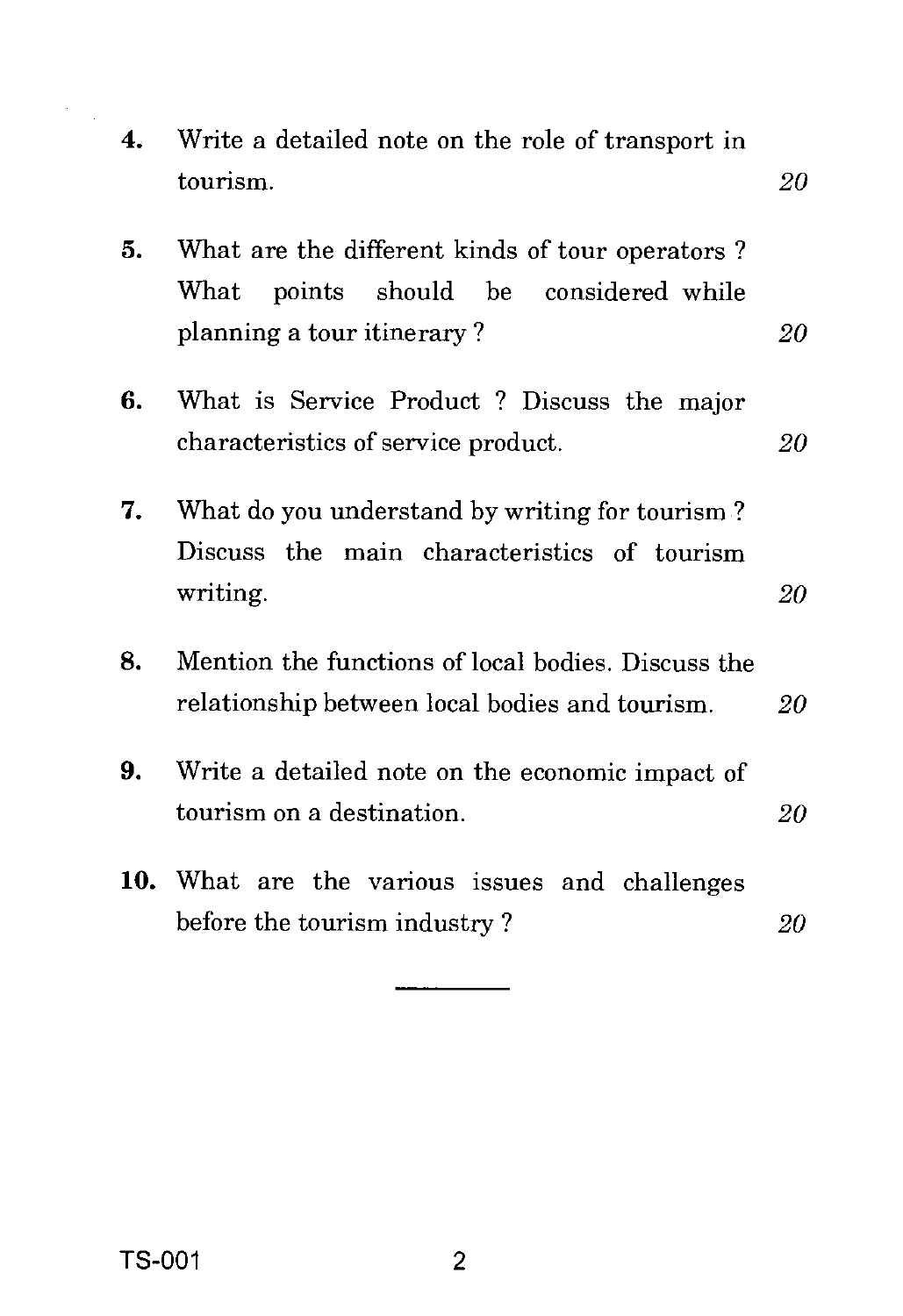# टी.एस.-001

#### पर्यटन अध्ययन

# (सी.टी.एस., डी.टी.एस., बी.टी.एस., बी.एच.एम. (एक्स डिप्लोमा), एम.टी.एम.-II) सत्रांत परीक्षा जून, 2019

### टी.एस.-001 : पर्यटन में आधार पाठ्यक्रम

समय : 3 घण्टे अधिकतम अंक • 100

नोट : किन्हीं पाँच प्रश्नों के उत्तर लगभग 600 शब्दों (प्रत्येक) में दीजिए । सभी प्रश्नों के अंक समान हैं ।

- 1. पर्यटन प्रणाली से आपका क्या अभिप्राय है ? पर्यटन उद्योग के प्रधान एवं गौण घटकों का उल्लेख कीजिए । 20
- वीथि-पथ प्रदर्शकों की भूमिका और प्रकार्यों की चर्चा  $2.$ कीजिए । बाज़ार में वीथि-पथ प्रदर्शकों की साख में कमी के कौन-कौन से कारण हैं ? 20
- निम्नलिखित में से किन्हीं *दो* पर संक्षिप्त टिप्पणियाँ 3. लिखिए:  $2 \times 10 = 20$ 
	- (क) वैकल्पिक पर्यटन
	- (ख) संवहनीय पर्यटन
	- (ग) विशेष हित-पर्यटन

**TS-001**